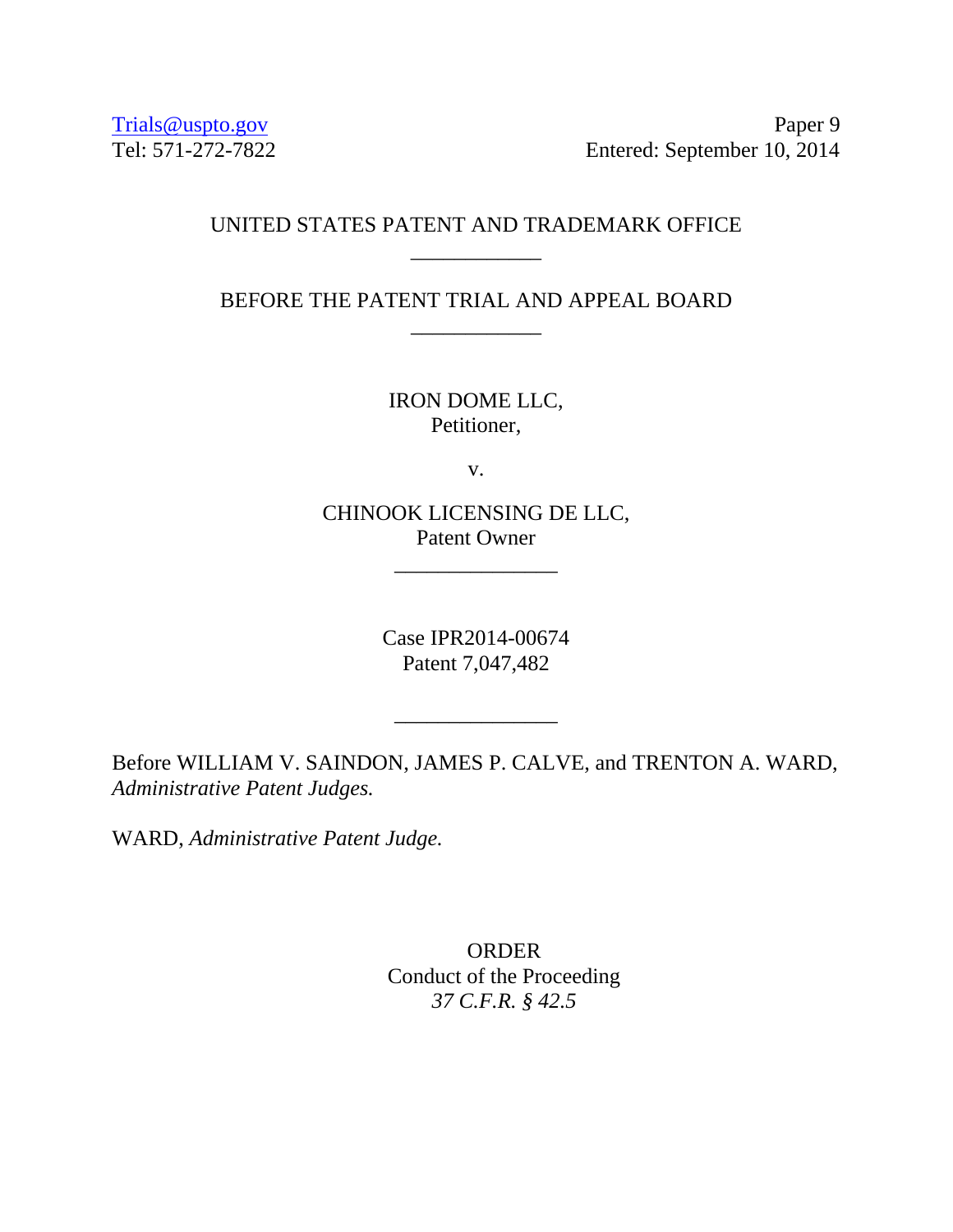# IPR2014-00674 Patent 7,047,482

 A conference call was held on September 3, 2014 and attended by the above-identified panel members and respective counsel for the parties. The call was requested by Patent Owner to discuss Patent Owner's request for authorization to file a motion to terminate.

 Patent Owner seeks to file a motion for sanctions pursuant to 37 C.F.R. § 42.12(a). Patent Owner argues that such a motion is warranted because the purpose of the Petitioner's business model is to circumvent the statutory bar created by 35 U.S.C. § 315(b) and the efficiencies created by estoppel. Furthermore, Patent Owner argues that allowing the Petitioner to proceed with its petition amounts to harassment against the Patent Owner.

 Petitioner opposes the request for authorization to file a motion for sanctions. Petitioner argues that 35 U.S.C. § 311(a) states that "a person who is not the owner of a patent may file with the Office a petition to institute an *inter partes* review. . . ." Petitioner further argues that it is a third party with no relationship to any parties involved in lawsuits involving the Patent Owner.

A motion for sanctions based on alleged misconduct may not be filed without prior Board authorization. *See* 37 C.F.R. § 42.20(b). Based on the arguments presented, we determine that Patent Owner has presented an insufficient basis for its request for authorization to file a motion for sanctions because Patent Owner fails to cite any conduct by Petitioner that constitutes misconduct as delineated in 37 C.F.R. § 42.12(a). Accordingly, Patent Owner's request for authorization to file a motion for sanctions is denied.

### Accordingly, it is

ORDERED that Patent Owner's request for authorization to file a motion for sanctions is DENIED.